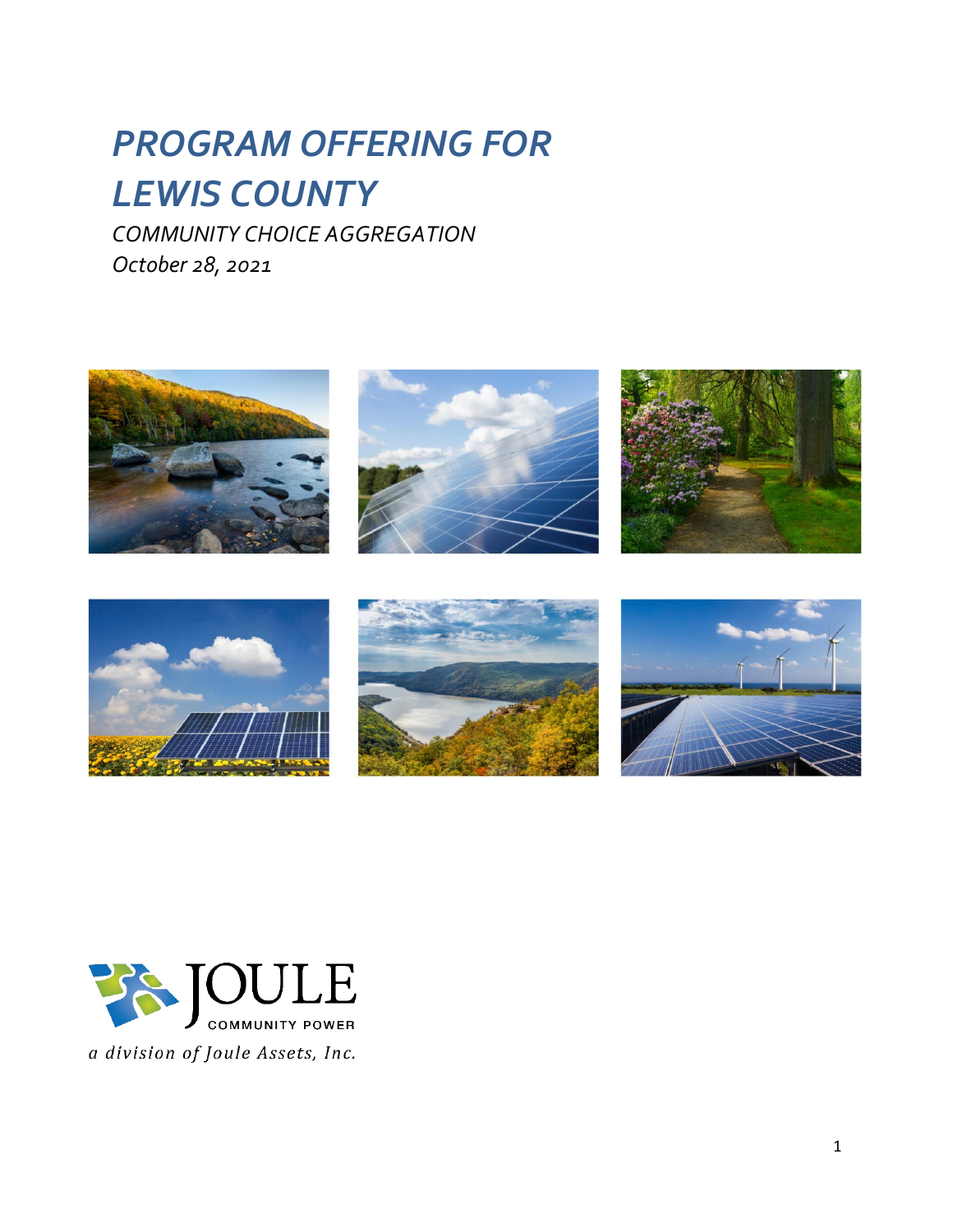# **COMMUNITY CHOICE AGGREGATION October 28, 2021**

## **OVERVIEW**

There are currently many communities in New York State taking advantage of an innovative opportunity to enable 100% renewable energy for competitive electricity supply rates and community solar savings. Joule Community Power is a program administrator, or manager, for programs such as these. As administrator, Joule also collaborates with local partners who are focused on outreach and engagement within municipalities. Alexia Lamb is a dedicated CCA Sales & Operations Associate for New York who will work with Joule to connect with communities and invite more into these auspicious new programs.

Community Choice programs optimize a statewide initiative called Community Choice Aggregation, which is overseen by the New York State Public Service Commission and promoted by the NYS Energy Research and Development Authority and NYS Department of Environmental Conservation climate programs. Community Choice Aggregation (CCA) is a growing movement in the state, transitioning communities further into renewable energy support. CCA in New York began with a program enacted in Westchester in 2016. Today, two thirds of Westchester communities participate in a similar program named Westchester Power. Joule Community Power is the administrator for five other Community Choice Aggregations, serving 700,000 customers in 35 municipalities throughout the state.

Launched the same year that CCA was enabled in New York, NYSERDA's Clean Energy Communities program began encouraging local governments to make energy smart decisions for their residents. In return, incentives such as grants can now be awarded for a range of high-impact clean energy actions. There are several municipalities in Lewis County who are taking paramount steps in this program, earning hundreds of points through various efforts already.

This program has identified CCA initiation among the priority actions a community can take on climate change. An appropriately implemented CCA program awards communities 1,500 points with an additional 500 available when a community solar element is included. Given that most NYSERDA grants start at 3,000 points, initiation of a comprehensive Community Power program would further propel the Lewis County communities towards their goals and access to grants.

In addition, Joule aggregations under the Community Power moniker already comprise an integrated program that includes Community Choice Solar, through which residents and small businesses can support local sources of renewable energy while receiving *guaranteed savings* on their utility bills. Through this dual program, communities can make a measurable difference in reducing their carbon footprint.

There are currently other communities in your region who are considering the benefits of launching their own CCA program. Joule and Alexia Lamb anticipate further aggregating these motivated municipalities to implement a Community Choice program tailored to meet the needs of all.

## **BENEFITS TO THE COMMUNITY**

The benefits of Community Power programs include:

- 100% renewable energy
- Low, fixed rates for electricity
- Stronger consumer protection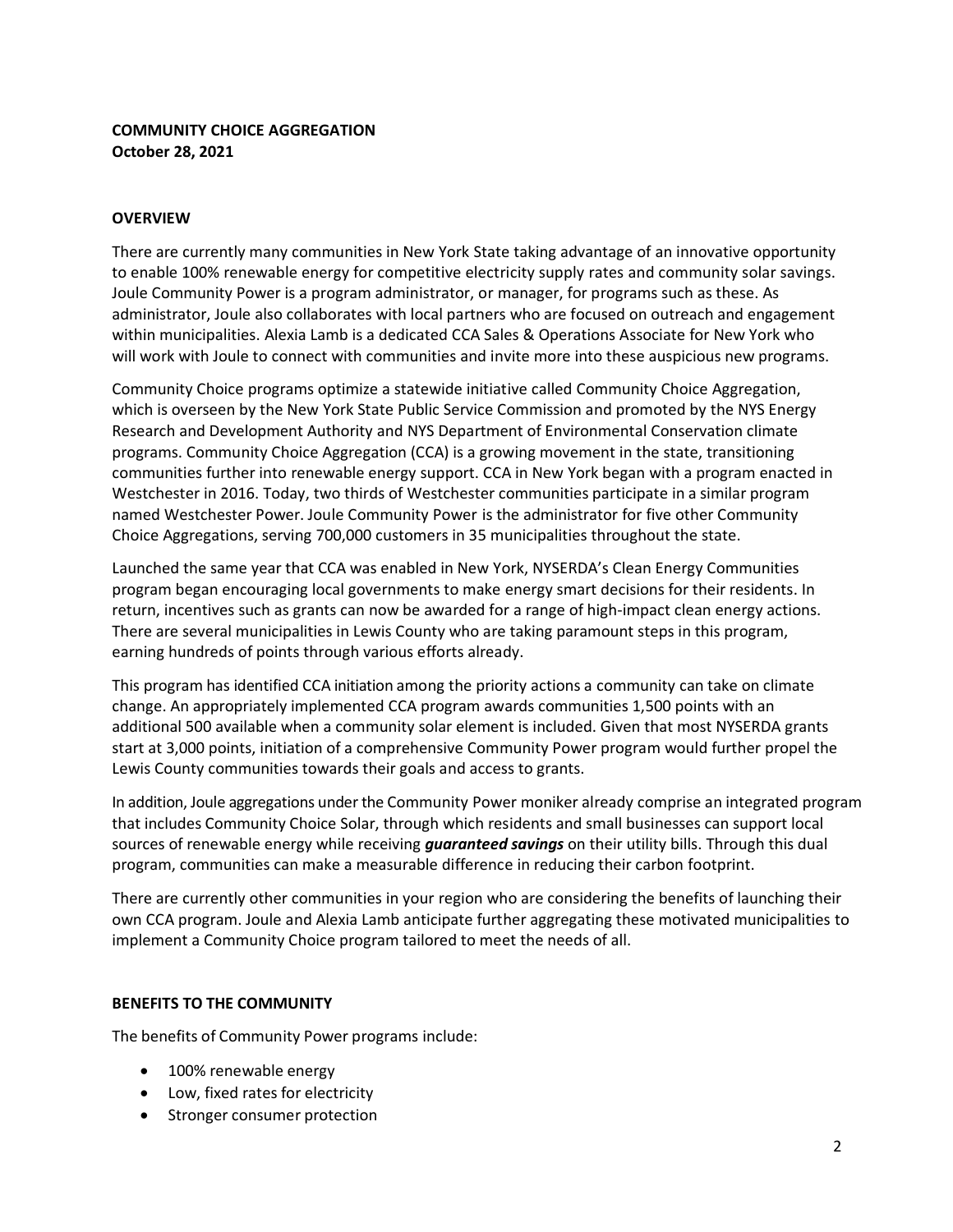- More choice for consumers
- Guaranteed cost savings by subscribing to a local solar farm

## **COMMUNITY CHOICE AGGREGATION: YOUR COMMUNITY, YOUR CHOICE**

Community Choice Aggregation (CCA) is a collaborative municipal electricity supply program. Municipalities create a largebuying group through which residents and small businesses can purchase renewably generated electricity at competitive rates and enjoy the established savings associated with community solar.

Through CCA programs, the Public Service Commission has empowered municipalities to replace the default electric supply for homes and small businesses within the municipal jurisdiction. CCA with renewable energy can help to gradually displace power plants powered largely by fossil fuels with clean energy sources: currently hydropower and wind power, primarily from upstate New York.

The typical utility company remains responsible for energy delivery, billing, and maintenance/repair, making a simple transition for customers. However, through Community Choice programs, municipalities take back control from the State so that they can make a local choice about what's best for their own communities.

## **ENVIRONMENTAL BENEFITS**

Community Power programs provide 100% renewable energy, sourced within New York State. The program leverages the buying power of the group to offer clean energy at low fixed rates.

In response to climate change, New York State has set ambitious goals to accelerate the transition to cleaner energy and bring about more equitable consumer access to renewables. Community Power programs make it possible for communities to meet the state's clean energy goals for electricity by making renewable energy more affordable.

## **COMPETITIVE RATES**

Community Power programs are able to offer a guaranteed electricity rate that is lower than the average historical price through the utility.

Typically, two rates are offered through Community Power programs. While only one of the rates is offered in each municipality as the default energy source, consumers may choose either rate at any time.

The renewable energy rate offered through the programs is typically 60 to 70 percent of the rate that individual customers could receive for a comparable product if they were shopping for electricity supply on their own. In addition to the rates offered through CCA, a guaranteed discount on electric bills is offered through the Community Choice Solar program. See more on this below.

#### **STRONGER CONSUMER PROTECTION**

Community Choice Aggregation programs protect consumers from predatory practices by energy suppliers: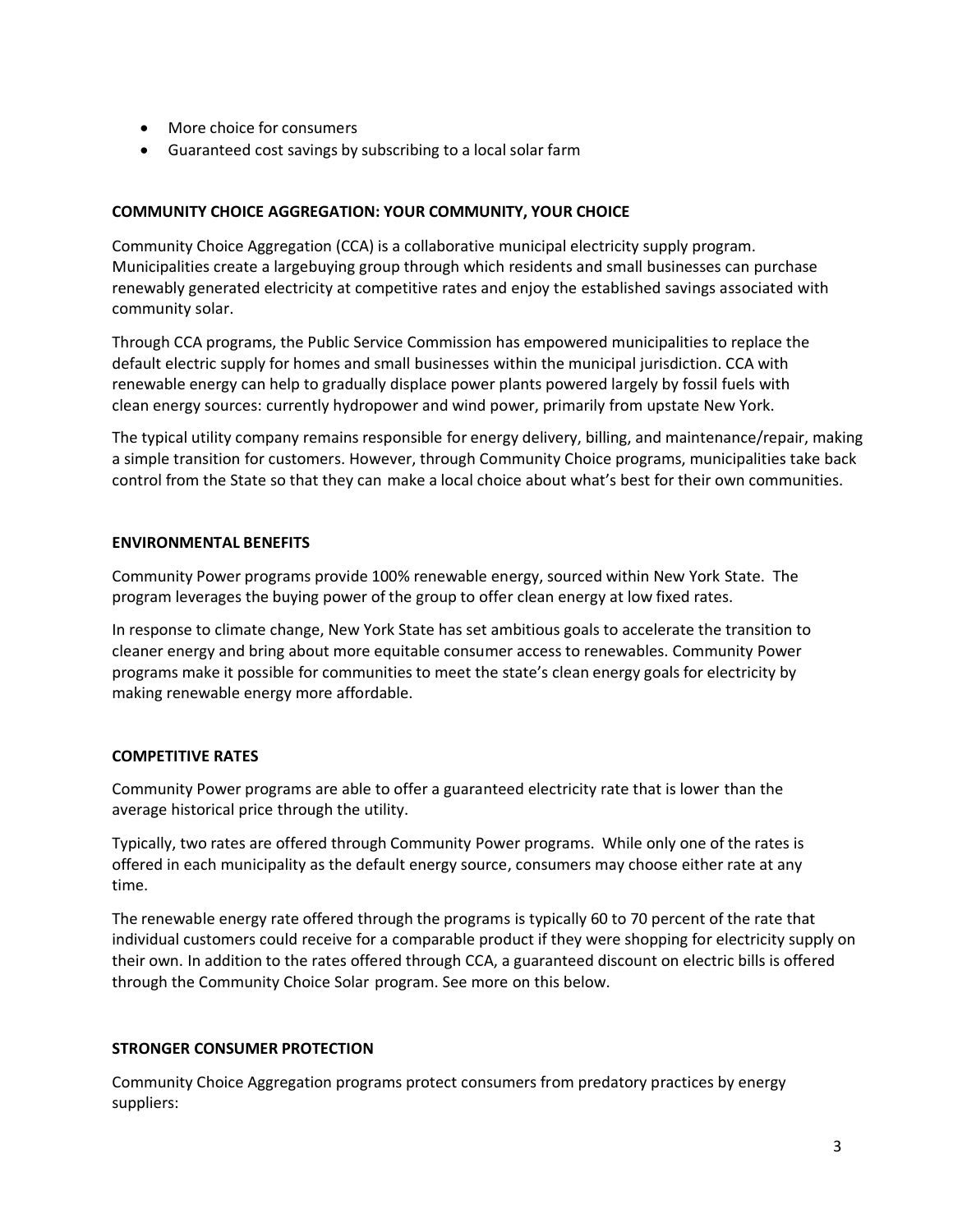- No contracts for individual consumers
- No exit fees
- Guaranteed rates for the life of the program
- Community Solar discount for up to twenty-five years
- Locally staffed call center and dedicated community coordinator for the life of the program

## **FUNDING FOR MUNICIPALITIES**

Participation in CCA and Community Solar programs is rewarded with points toward funding for communities through two NYS climate programs: Climate Smart Communities and Clean Energy Communities.

More information is available at the following links:

<https://www.nyserda.ny.gov/all-programs/programs/clean-energy-communities>

<https://climatesmart.ny.gov/>

## **HOW THE COMMUNITY POWER CCA PROGRAMS WORK**

As program administrator, Joule works with participating municipalities and local organizers to identify program priorities and solicit proposals from qualified energy supply companies on behalf of a municipality, their residents and small businesses. The program will only launch when a proposal submitted by a qualified company meets the requirements identified by participating communities in the aggregation.

Community engagement, outreach, education and feedback are a priority throughout the process.

Outreach activities include:

- Information sessions, tabling at local events, presentations to local groups
- Website and social media
- Press releases, articles, interviews, ads, announcements in e-newsletters, fliers and other print materials
- Ongoing program support through call center and group presentations
- Ongoing updates for municipal leaders and the community at large

CCA and Community Choice Solar programs are both "opt-out" programs. Community members can always opt out of either program at any time and at no cost. There are no contracts for customers to sign within the program and no exit fees.

## **PROGRAM ADMINISTRATION**

Joule Community Power is the CCA Administrator for many Community Power programs, providing renewable energy throughout the state with corresponding local partnerships like that with Alexia Lamb. Joule does not charge customers nor the municipality for their services. Rather, they collect fees from the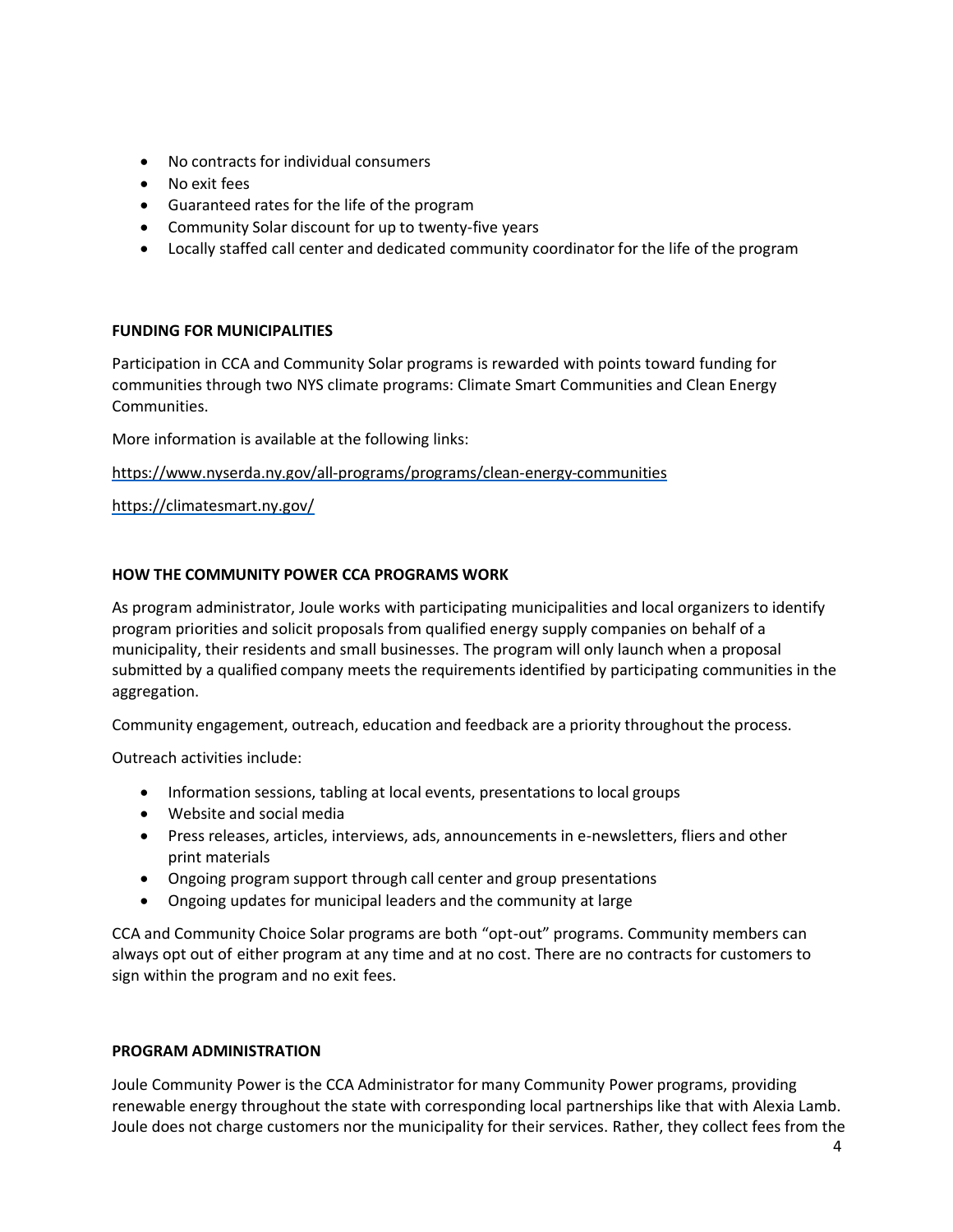competitively selected electricity suppliers and solar developers. As Program Administrator, Joule is responsible for:

- Program design and implementation plan and coordinating associated Public Service Commission approvals
- Energy procurement: draft, review and manage energy supply bids and contracts
- Regulatory approvals, compliance, and reporting
- Interface with utilities, energy suppliers and local energy project developers
- Public outreach and community education on program benefits and consumer choice
- Public website: Maintain, update, and develop customer portal for website and changes in enrollment
- Consumer assistance regarding energy choices through ongoing call center and community coordinator

## **COMMUNITY CHOICE SOLAR**

Almost 50% of homes are unable to host solar panels. Community solar enables consumers to enjoy the benefits of solar without installing panels on their rooftop, and without any fees. Through the Community Choice Solar program, consumers support the development of one or more local or regional solar projects while benefiting from a guaranteed discount on their electric bill. Current requirements dictate that these solar energy projects be located within the same utility service territory as the customer.

Joule is the **only** CCA Administrator in NYS with State approved plans for Opt-Out Community Solar programs, which allow community solar projects to be integrated into CCA. By combining community electricity supply and community solar, Joule has created a CCA program that saves money for residents, grows the local economy, and helps meet New York State's climate goals. By enrolling residents by default, the program becomes accessible to a broader population.

As is the case with CCA, Opt-Out Community Solar is incentivized through programs such as NYSERDA's Clean Energy Communities and DEC's Climate Smart Communities. Therefore, enacting the program would allow further points towards grants.

To encourage communities along the path towards 100% renewable generation, Joule has also established a Giving Back program as a means of directly investing in participating municipalities through the financing of local sustainability projects. Joule can make these Giving Back donations available by reducing the solar farm developers' customer acquisition costs and redirecting some of those funds to the municipalities. By enrolling all eligible customers as subscribers to local solar farms as part of a municipally endorsed community choice aggregation program, Joule's Community Choice solar program reduces the sales and marketing budgets; instead, funds are channeled toward the advancement of the community's sustainability goal.

In addition to these opportunities, the opt-out Community Solar Program supports:

- The development of local renewable energy generation
- Guaranteed savings on entire electric bill
- No rooftop panels required
- No maintenance costs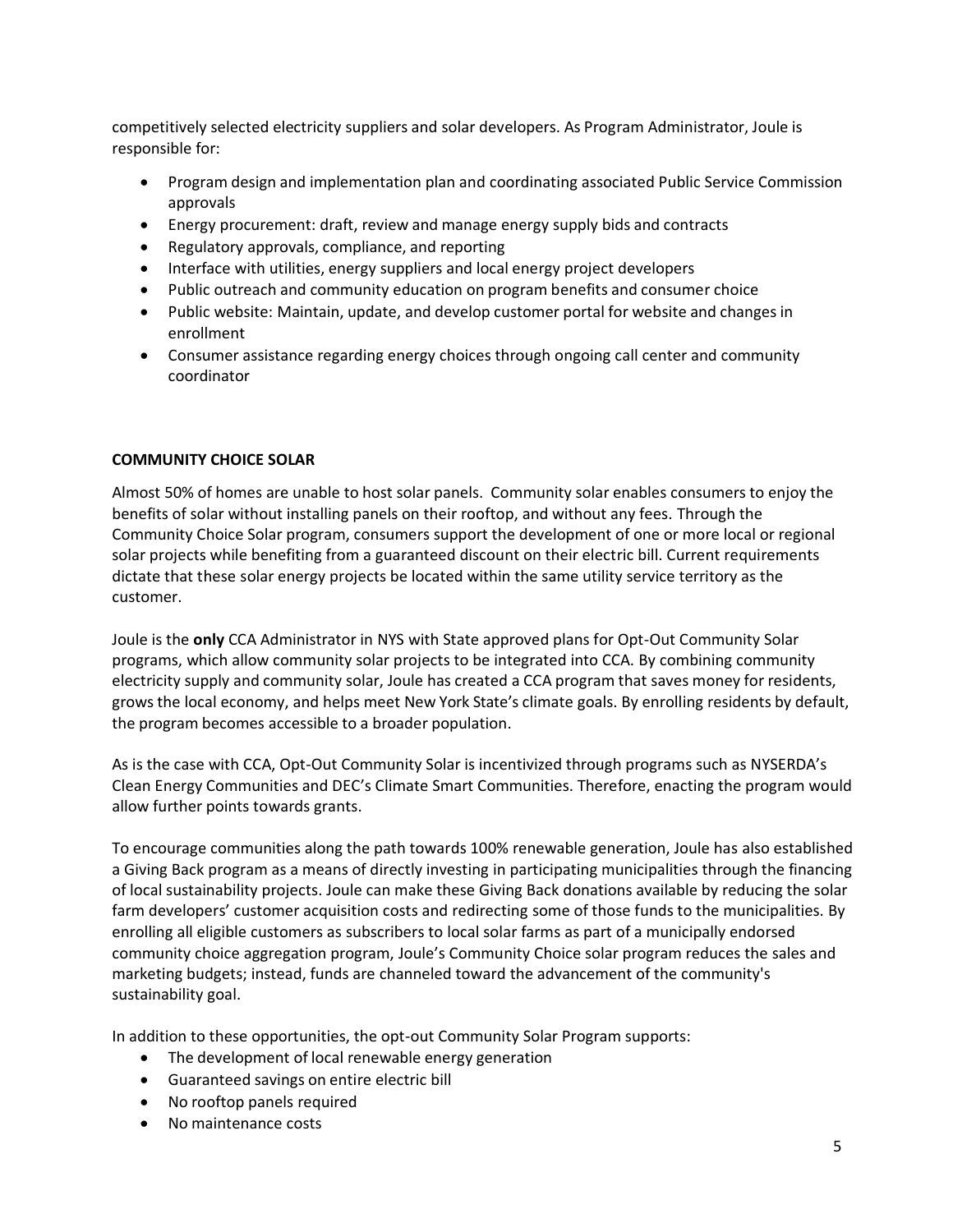- No contract for customers
- No sign-up or cancellation fees
- No credit screens
- Simplified billing: Most community solar programs charge through a separate bill, in addition to the utility bill. Through this program, customers have the convenience of paying only the utility bill, which includes the community solar discount.
- Vetted community solar program. As administrator of the program, Joule meticulously oversees the details of each program in order to protect consumers and maximize benefits.

As the CCA Program Administrator, Joule works to select a community solar provider on behalf of each community. Residents and small businesses are then automatically allocated a share of a solar farm that feeds clean solar energy into the local utility grid. Bill credits (derived from NYS incentives for clean energy generation) are then applied to participants' electricity bills for the energy produced by their share of the solar farm.

## **NEXT STEPS AND TIMELINE**

In order to participate, The Lewis municipalities would first approve a CCA local law (template and examples can be provided). This does not commit the town or village to implementation, but rather it authorizes the municipality to determine default energy offerings. Next, the municipality would need to choose Joule as the CCA Program Administrator. Similarly, this does not commit them; it simply authorizes Joule to collect data and present contract options. Note: The municipality does not pay Joule for any services.

After that, the timeline would be as follows:

## *Initial 60-day education campaign*

- Community education meetings and events (including virtually when appropriate)
- Regular coverage in local media
- Social media platform management
- Materials for municipal website

## *30-day opt-out period*

- All eligible customers receive letter in mail alerting them of the program
- Customers can contact the Joule staffed call center for questions, concerns, and/or assistance with opting out if need be

## *Continual education and program support:*

- Call center for help throughout the launch process and beyond
- Additional education meetings and events (including virtually when appropriate)
- Updates on program success over time

Support from Lewis County is vital throughout the process, as there are many steps to carry out. Some dedication and time are required to address matters such as service agreement approval and approval of education materials for the general public. Though some municipal coordination and collaboration is necessary, the bulk of the work will be carried out by Joule and Alexia Lamb's dedicated teams to make everything as seamless as possible and to minimize the level of effort required by municipal staff.